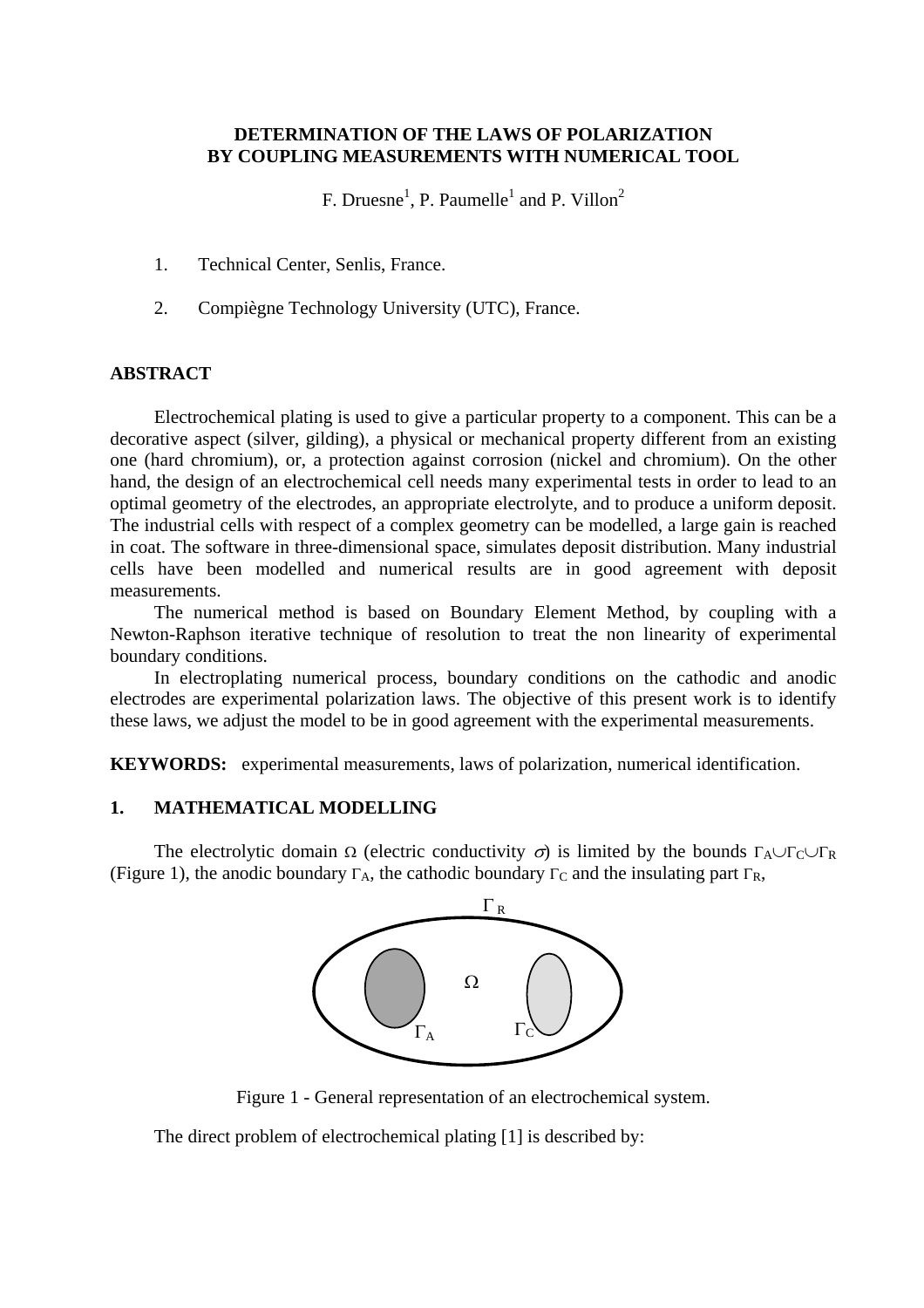find potential  $u(x)$  in electrolytic domain and potential difference  $\varphi$  between the two electrodes such as:

$$
-\nabla^2 u(x) = 0 \qquad \qquad \text{dans } \Omega \tag{1}
$$

$$
\sigma \frac{\partial u}{\partial n} = f(u(x)) \qquad \qquad \text{sur } \Gamma_{\text{C}}
$$
 (2)

$$
-\sigma \frac{\partial u}{\partial n} = g(u(x) - \varphi) \qquad \text{sur } \Gamma_A \tag{3}
$$

$$
\sigma \frac{\partial u}{\partial n} = 0 \qquad \qquad \text{sur } \Gamma_R \tag{4}
$$

$$
I = -\int_{\Gamma_c} \sigma \frac{\partial u}{\partial n} d\Gamma_c \,. \tag{5}
$$

The total current *I* debited by the generator corresponds to the dual quantity  $\varphi$  between the two electrodes [2].

The functions *f* and *g* represents respectively cathodic and anodic polarization laws, they describes the potential gap at the electrode/solution interface. The preliminary step is the experimental measurement of this gap, after we will research numerically these functions under polynomial form,

$$
\begin{cases} g_{\alpha}(u - \varphi) = \alpha_0 + \alpha_1 \cdot u + \dots + \alpha_{ka} \cdot u^{ka} \\ f_{\beta}(u) = \beta_0 + \beta_1 \cdot u + \dots + \beta_{kc} \cdot u^{kc} \end{cases}
$$
 (6)

so we must determine the vector  $\theta^T = (\alpha, \beta)$  of polynomial behaviour laws parameters f and g.

## **2. INTEGRAL FORMULATION**

The Boundary Element Method [3] [4] coupled with a Newton-Raphson iteration technique (to treat the non linearity of boundary conditions) is well adapted to the calculations of current distribution and deposit distribution. The Boundary Element Method is the most natural technique since only data on the boundaries are needed and used [5] [6] [7].

The integral formulation is described by,

$$
C(x).u(x) = -\int_{\Gamma} \frac{\partial K(x, y)}{\partial n_y} u(y) d\Gamma(y)
$$
  
+ 
$$
\int_{\Gamma_A} g_{\alpha}(u(y) - \varphi) K(x, y) d\Gamma_A(y)
$$
  
+ 
$$
\int_{\Gamma_C} f_{\beta}(u(y)) K(x, y) d\Gamma_C(y)
$$
 (7)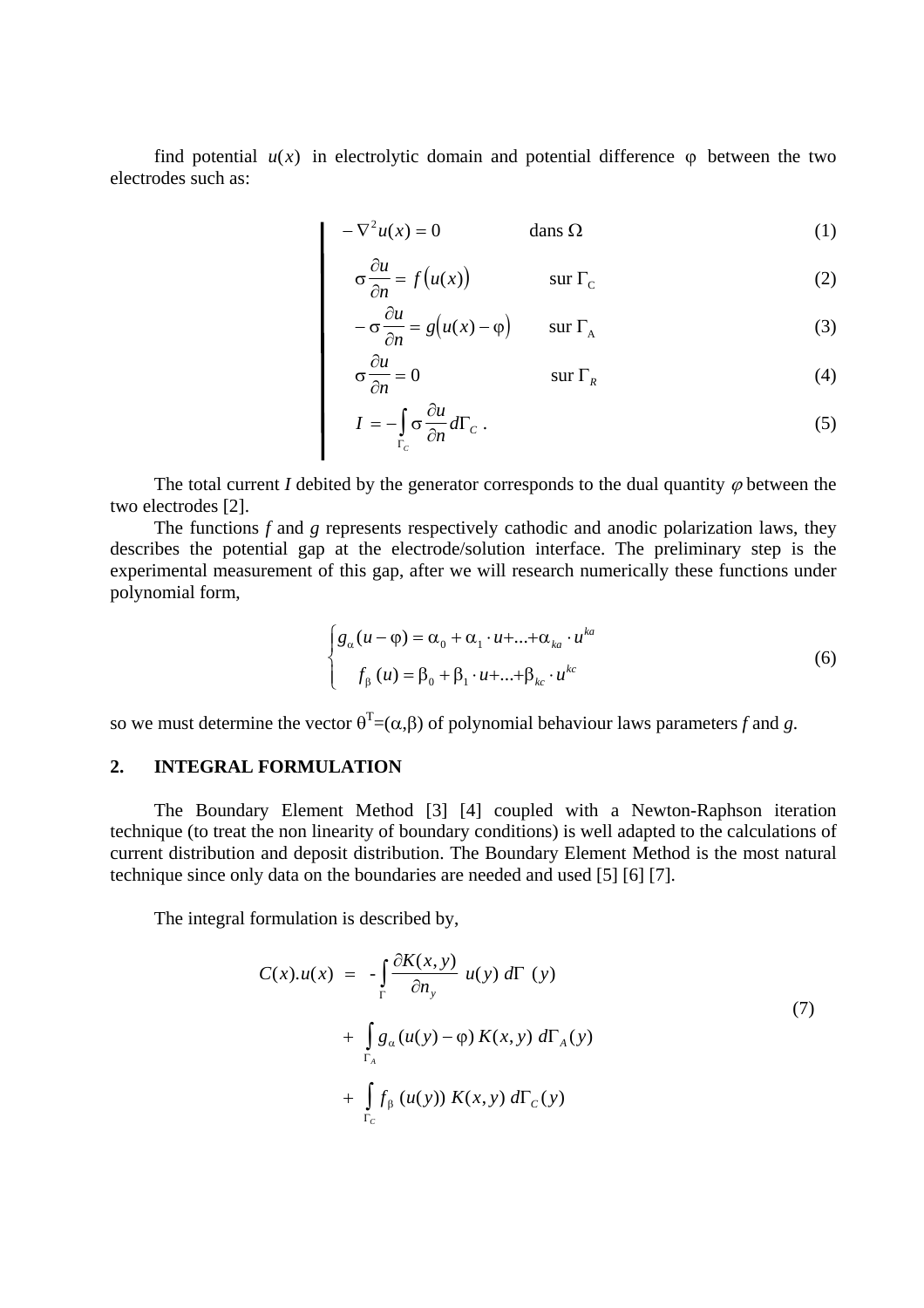with *K(x,y)* and ∂*K(x,y)/*∂*ny* respectively potentials of simple and double layer, and the free term  $C(x)$  verify (8).

$$
C(x) = 1/2 \quad \text{if } x \in \Gamma \quad \text{continuous tangent plan at point } x
$$
  
= 1 \quad \text{if } x \in \Omega  
= 0 \quad \text{if } x \notin \Omega (8)

The equation (7) just relates physical variables of the domain surface, they are linked by boundary conditions of the problem.

#### **. IDENTIFICATION BY OPTIMAL CONTROL THEORY 3**

After discretisation of the integral equation  $(7)$  on the three boundaries and discretisation of (5), the non linear state equations under integral form are described by,

$$
E(v, \theta) = 0 \iff \begin{cases} e_1(v) \cdot \theta + e_0(v) = 0 \\ e_2 \cdot v = I \end{cases}
$$
 (9)

with  $v^T = (u, \varphi)$ , these equations must be satisfied to minimize the equation (10) at the point of the measurement (interior point of the electrolyte),

$$
u(x_{\text{Imes}}) = \mathbf{O}v \tag{10}
$$

with  $\mathcal O$  operator of observation at the measurement node.



Figure 2 – experimental cell

The experiment (Figure 2) give a number of potential measurements  $Z_n$  at the geometric node of the measurement for different currents  $I_n$ . The problem consist on adjusting  $\theta$  to minimize  $|\mathcal{O}_{V_n}Z_n|$  for the experimental measurements  $\eta=1,...,M$ . The indicator  $B(\theta)$  measures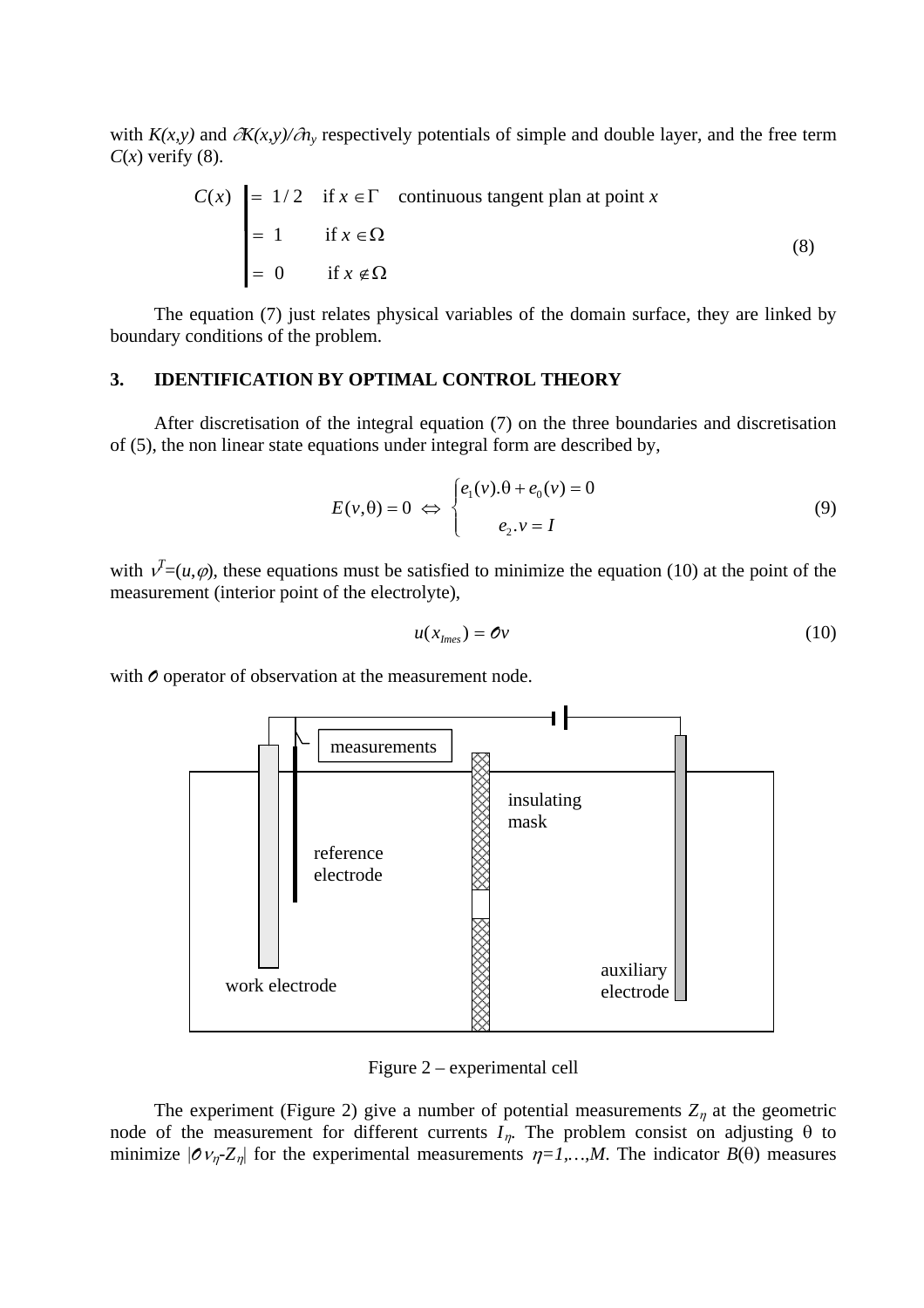the gap between numerical potentials (10) and measured potentials  $Z_n$  for each experimental measurement  $\eta$ ,

$$
B(\theta) = 1/2 \sum_{n=1}^{M} |\sigma v_n - Z_n|^2 + 1/2 \varepsilon \theta^2.
$$
 (11)

issued from the calculation of gradient of  $(11)$  by the method of adjoint state, solution of dual equation defined by multiplier Lagrange. The vector  $\theta$  of parameters for polynomial laws  $f$  and  $g$  is determined by specific minimum search algorithm based on a  $2<sup>nd</sup>$  order descent method. At each step, the direction of research is

### **. CONVERGENCE OF METHOD OF THE ADJOINT STATE 4**

To evaluate the algorithm performance of the numerical identification, an experimental test was built.



Figure 3 – Algorithm convergence